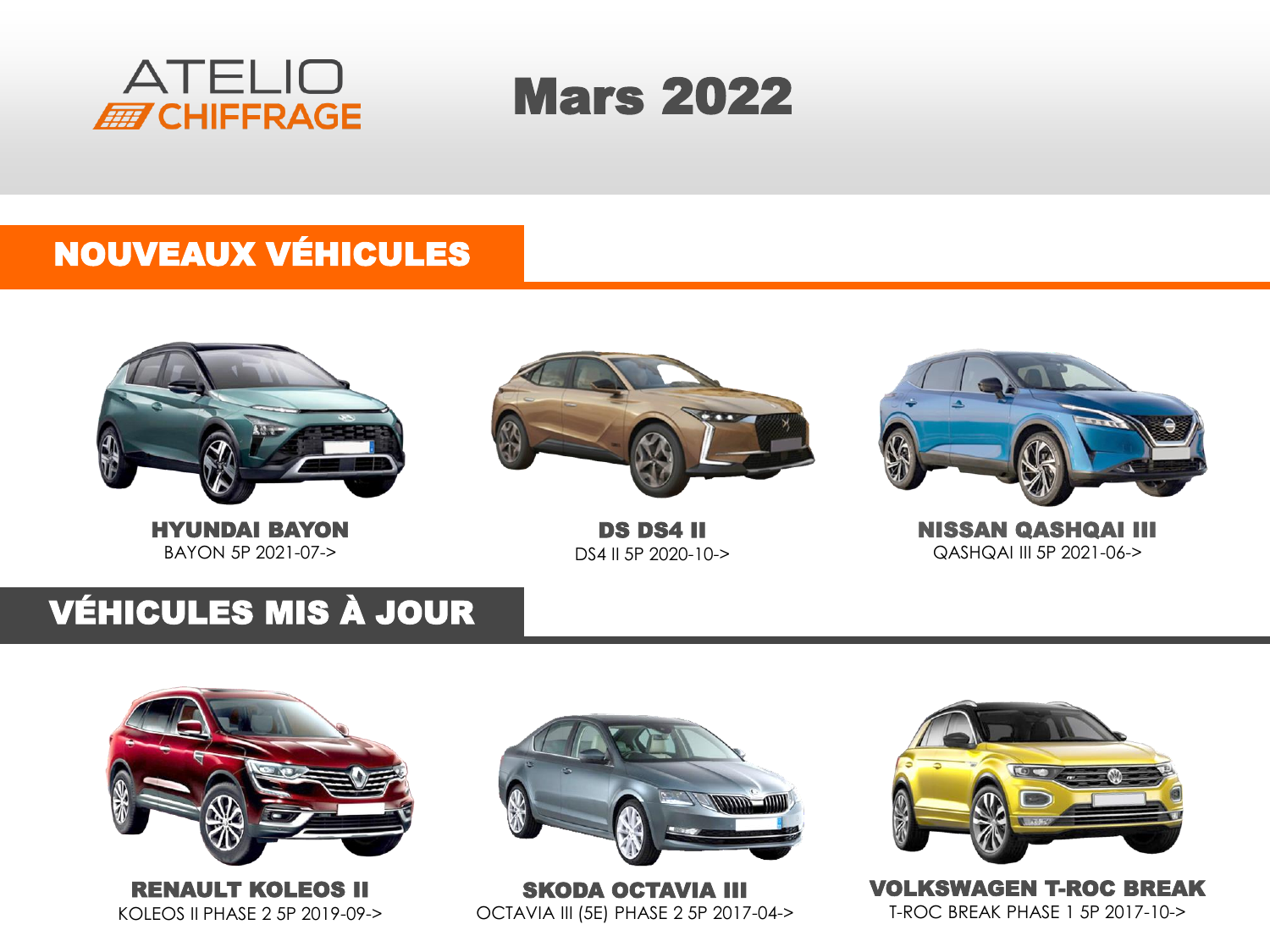

#### Niveau Complet

| <b>MARQUE</b>    | <b>MODELE</b>                                                             |  |  |  |
|------------------|---------------------------------------------------------------------------|--|--|--|
| <b>CITROEN</b>   | JUMPER III 28 L1H1 PHASE 2 4P -28- COURT (3000mm)<br>$2018 - 06 - 5$      |  |  |  |
| <b>CITROEN</b>   | JUMPER III 30 L1H1 COMBI PHASE 2 5P -30- COURT<br>(3000mm) 2019-09->      |  |  |  |
| <b>CITROEN</b>   | JUMPER III 30 L2H2 PHASE 2 5P -30- MOYEN<br>(3450mm) HAUT 2019-12->       |  |  |  |
| <b>CITROEN</b>   | JUMPER III 33 L1H1 COMBI PHASE 2 5P -33- COURT<br>(3000mm) 2019-09->      |  |  |  |
| <b>CITROEN</b>   | JUMPER III 33 L2H2 COMBI PHASE 2 5P -33- MOYEN<br>(3450mm) HAUT 2019-09-> |  |  |  |
| DS               | DS4 II 5P 2020-10->                                                       |  |  |  |
| <b>HONDA</b>     | CIVIC IX BERLINE PHASE $2$ 4P $2020-01\rightarrow$                        |  |  |  |
| <b>HONDA</b>     | CIVIC IX PHASE 2 5P 2020-01->                                             |  |  |  |
| <b>HYUNDAI</b>   | IONIQ PHASE 2 5P 2019-10->                                                |  |  |  |
| <b>HYUNDAI</b>   | BAYON 5P 2021-07->                                                        |  |  |  |
| <b>NISSAN</b>    | QASHQAI III 5P 2021-06->                                                  |  |  |  |
| OPEL             | MOKKA II 5P 2020-12->                                                     |  |  |  |
| <b>SSANGYONG</b> | <b>REXTON II PHASE 2 5P 2021-04-&gt;</b>                                  |  |  |  |
| <b>VAUXHALL</b>  | MOKKA II 5P 2020-12->                                                     |  |  |  |
| VOLKSWAGEN       | T-ROC CABRIOLET PHASE 1 2P 2020-03->                                      |  |  |  |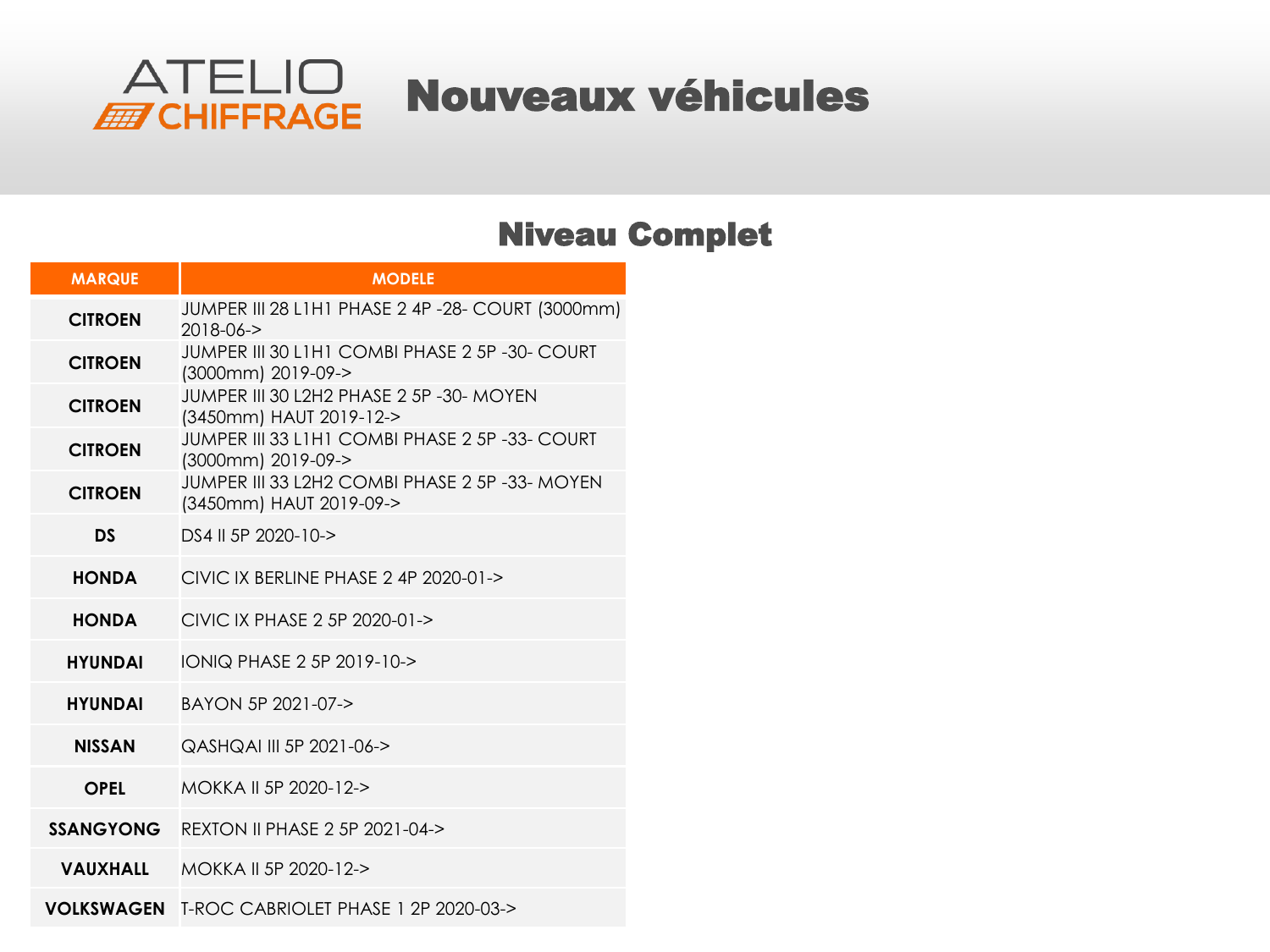

#### Niveau Entretien

| <b>MARQUE</b>    | <b>MODELE</b>                                                  | <b>MARQUE</b>   | <b>MODELE</b>                                                    |
|------------------|----------------------------------------------------------------|-----------------|------------------------------------------------------------------|
| <b>FORD (EU)</b> | MUSTANG MACH-E 5P 2020-12->                                    | <b>OPEL</b>     | VIVARO III XS CABINE APPROFONDIE (C) 4P COURT<br>$2019 - 09 - 5$ |
| <b>HONDA</b>     | SHUTTLE I 5P 1995-06->2000-10                                  | <b>OPEL</b>     | VIVARO III XS CABINE APPROFONDIE (C) 5P COURT<br>$2019 - 09 - 5$ |
| <b>MINI</b>      | MINI III (F55/F56) PHASE 2 3P 2021-04->                        | <b>OPEL</b>     | VIVARO III XS FOURGON (C) 4P COURT 2019-09->                     |
| <b>MINI</b>      | MINI III (F55/F56) PHASE 2 5P 2021-04->                        | <b>OPEL</b>     | VIVARO III XS FOURGON (C) 5P COURT 2019-09->                     |
| <b>MINI</b>      | MINI III CABRIOLET (F57) PHASE 2 2P 2021-04->                  | <b>OPEL</b>     | ZAFIRA LIFE L 4P LONG 2019-06->                                  |
| <b>MINI</b>      | MINI III CLUBMAN (F54) PHASE 2 5P 2019-09->                    | <b>OPEL</b>     | ZAFIRA LIFE L 5P LONG 2019-06->                                  |
| <b>MINI</b>      | MINI III COUNTRYMAN (F60) PHASE 2 5P 2020-09->                 | <b>OPEL</b>     | ZAFIRA LIFE M 4P LONG 2019-06->                                  |
| <b>OPEL</b>      | VIVARO III L CABINE APPROFONDIE (C) 4P LONG<br>$2019 - 09 - 5$ | <b>OPEL</b>     | ZAFIRA LIFE M 5P LONG 2019-06->                                  |
| <b>OPEL</b>      | VIVARO III L CABINE APPROFONDIE (C) 5P LONG<br>$2019 - 09 - 5$ | <b>OPEL</b>     | ZAFIRA LIFE XS 4P COURT 2019-06->                                |
| <b>OPEL</b>      | VIVARO III L FOURGON (C) 4P LONG 2019-09->                     | <b>OPEL</b>     | ZAFIRA LIFE XS 5P COURT 2019-06->                                |
| <b>OPEL</b>      | VIVARO III L FOURGON (C) 5P LONG 2019-09->                     | <b>POLESTAR</b> | 1 2P 2020-09->                                                   |
| <b>OPEL</b>      | VIVARO III M CABINE APPROFONDIE (C) 4P LONG<br>$2019 - 09 - 5$ | <b>VOLVO</b>    | XC60 II PHASE 2 5P 2021-04->                                     |
| <b>OPEL</b>      | VIVARO III M CABINE APPROFONDIE (C) 5P LONG<br>$2019 - 09 - 5$ |                 |                                                                  |
| <b>OPEL</b>      | VIVARO III M FOURGON (C) 4P LONG 2019-09->                     |                 |                                                                  |
| <b>OPEL</b>      | VIVARO III M FOURGON (C) 5P LONG 2019-09->                     |                 |                                                                  |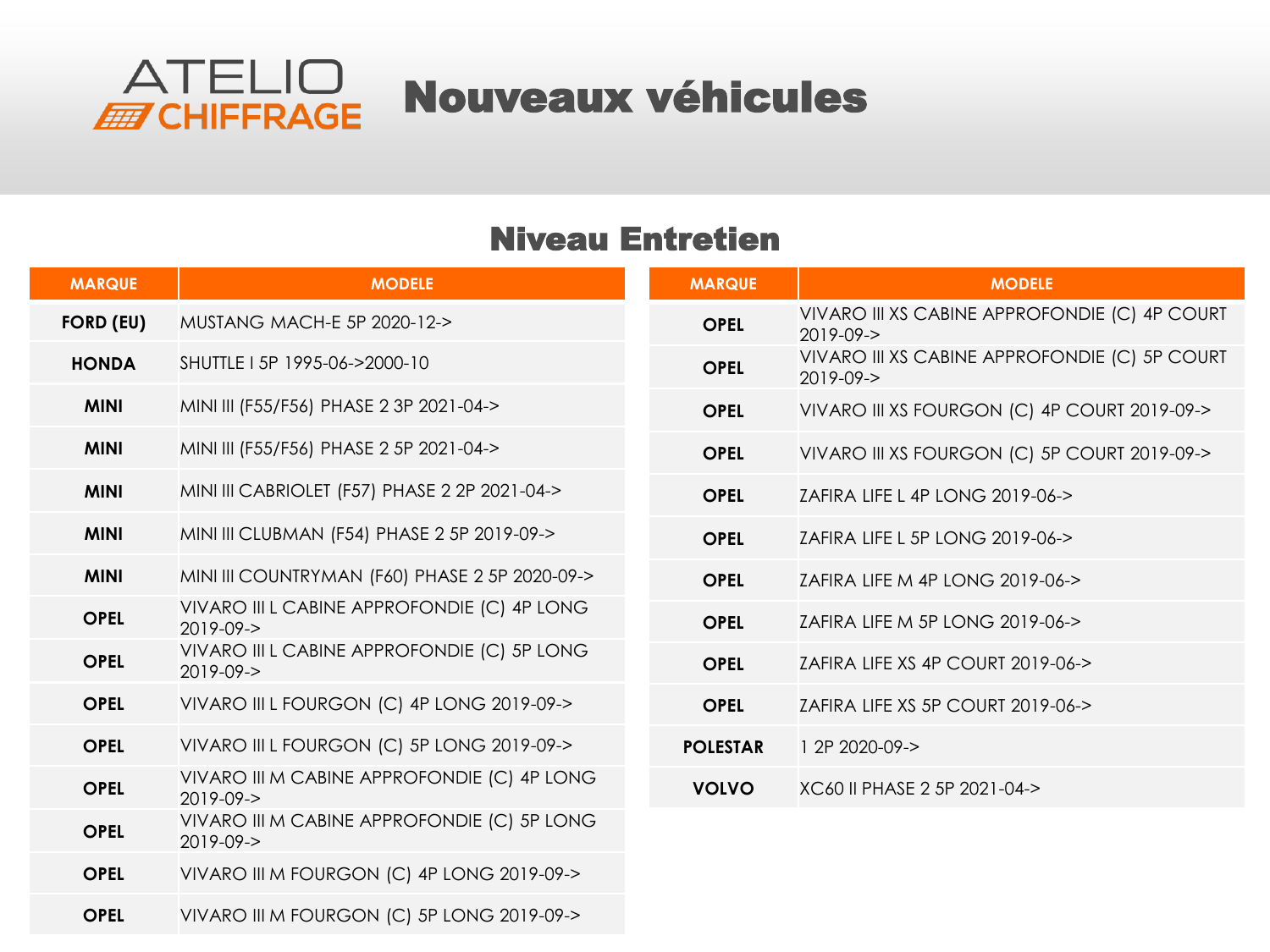# ATELIO Véhicules mis à jour

| <b>MARQUE</b>  | <b>MODELE</b>                                                          |
|----------------|------------------------------------------------------------------------|
| <b>BMW</b>     | SERIE 5 VII (G30/F90) PHASE 1 4P 2016-12->                             |
| <b>BMW</b>     | SERIE 5 VII TOURING (G31) PHASE 1 5P 2017-04->                         |
| <b>CITROEN</b> | JUMPER III 30 L1H1 COMBI PHASE 2 4P -30- COURT<br>(3000mm) 2014-06->   |
| <b>CITROEN</b> | JUMPER III 30 L1H1 FOURGON PHASE 2 4P -30-<br>COURT (3000mm) 2014-06-> |
| <b>CITROEN</b> | JUMPER III 30 L1H1 FOURGON PHASE 2 5P-30-<br>COURT (3000mm) 2014-06->  |
| <b>CITROEN</b> | JUMPER III 30 L1H2 PHASE 2 4P -30- COURT (3000mm)<br>HAUT 2014-06->    |
| <b>CITROEN</b> | JUMPER III 30 L1H2 PHASE 2 5P -30- COURT (3000mm)<br>HAUT 2014-06->    |
| <b>CITROEN</b> | JUMPER III 30 L2H1 PHASE 2 4P -30- MOYEN<br>(3450mm) 2014-06->         |
| <b>CITROEN</b> | JUMPER III 35 L1H1 PHASE 2 4P -35- COURT (3000mm)<br>$2014 - 06 - 5$   |
| <b>CITROEN</b> | JUMPER III 35 L1H1 PHASE 2 5P -35- COURT (3000mm)<br>$2014 - 06 - 5$   |
| <b>CITROEN</b> | JUMPER III 35 L1H2 PHASE 2 4P -35- COURT (3000mm)<br>HAUT 2014-06->    |
| <b>CITROEN</b> | JUMPER III 35 L1H2 PHASE 2 5P -35- COURT (3000mm)<br>HAUT 2014-06->    |
| <b>CITROEN</b> | JUMPER III 35 L2H1 PHASE 2 4P -35- MOYEN<br>(3450mm) 2014-06->         |
| <b>CITROEN</b> | JUMPER III 35 L2H1 PHASE 2 5P -35- MOYEN<br>(3450mm) 2014-06->         |
| <b>CITROEN</b> | JUMPER III 35 L2H2 PHASE 2 4P -35- MOYEN<br>(3450mm) HAUT 2014-06->    |

| <b>MARQUE</b>    | <b>MODELE</b>                                               |
|------------------|-------------------------------------------------------------|
| <b>CITROEN</b>   | JUMPY III I CABINE APPROFONDIE 4P LONG 2016-10-<br>$\geq$   |
| <b>CITROEN</b>   | JUMPY III L CABINE APPROFONDIE 5P LONG 2016-10-<br>$\rm{>}$ |
| <b>CITROEN</b>   | JUMPY III L FOURGON 4P LONG 2016-10->                       |
| <b>CITROEN</b>   | JUMPY III L FOURGON 5P LONG 2016-10->                       |
| <b>CITROEN</b>   | JUMPY III M CABINE APPROFONDIE 4P LONG 2016-<br>$0.3 - 5$   |
| <b>CITROEN</b>   | JUMPY III M CABINE APPROFONDIE 5P LONG 2016-<br>$0.3 - >$   |
| <b>CITROEN</b>   | JUMPY III M FOURGON 4P LONG 2016-03->                       |
| <b>CITROEN</b>   | JUMPY III M FOURGON 5P LONG 2016-03->                       |
| <b>CITROEN</b>   | JUMPY III XS FOURGON 4P COURT 2016-04->                     |
| <b>CITROEN</b>   | JUMPY III XS FOURGON 5P COURT 2016-04->                     |
| <b>FIAT</b>      | PUNTO EVO III 3P 2009-10->2013-12                           |
| <b>FIAT</b>      | PUNTO FVO III 5P 2009-10->2013-12                           |
| <b>FORD (EU)</b> | FIESTA VII PHASE 1 3P 2017-06->                             |
| <b>FORD (EU)</b> | FIFSTA VII PHASE 1 5P 2017-06->                             |
| <b>KIA</b>       | XCFFD 5P 2019-09->                                          |